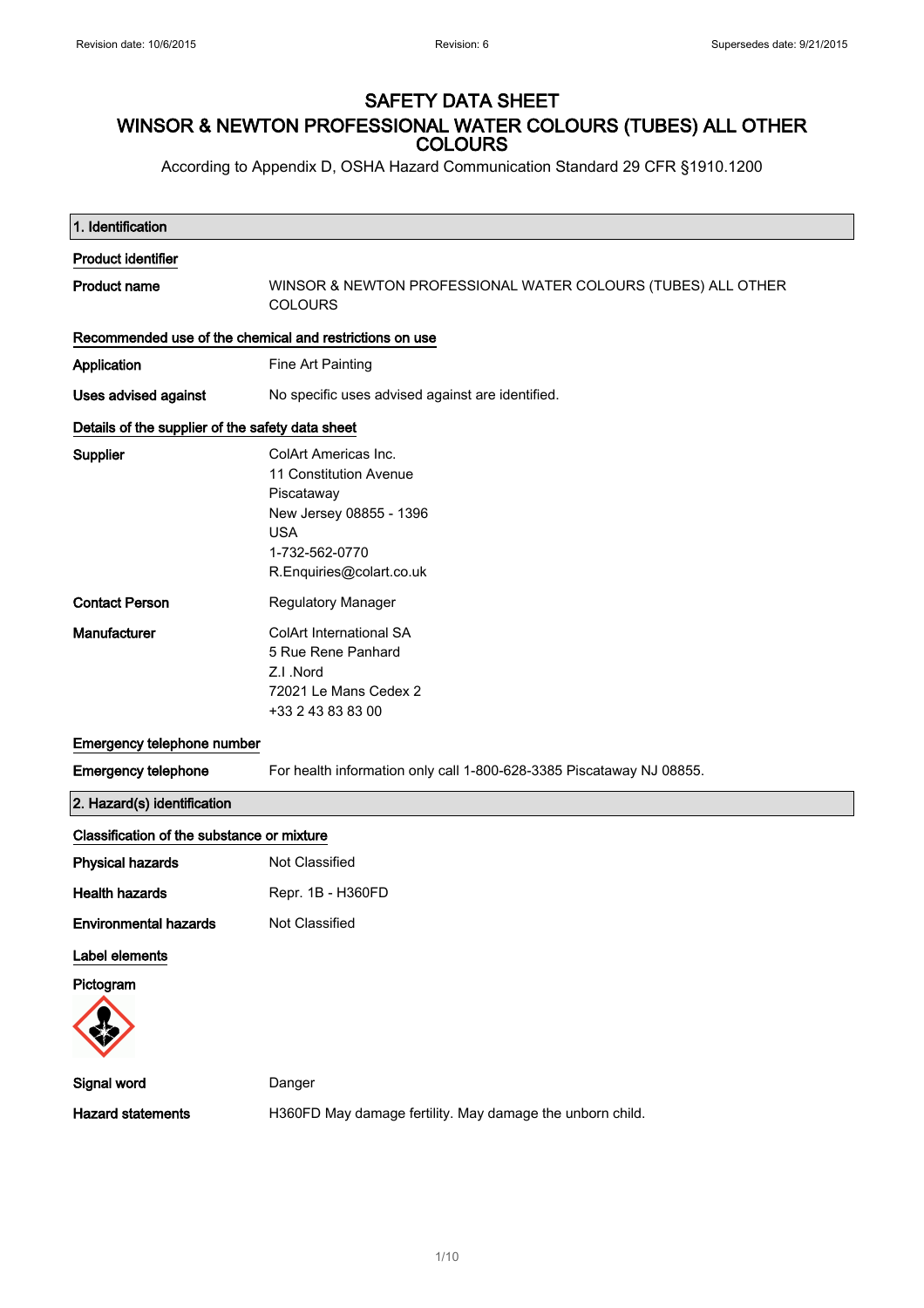| <b>Precautionary statements</b> | P201 Obtain special instructions before use.                                    |  |
|---------------------------------|---------------------------------------------------------------------------------|--|
|                                 | P202 Do not handle until all safety precautions have been read and understood.  |  |
|                                 | P280 Wear protective gloves/protective clothing/eye protection/face protection. |  |
|                                 | P308+P313 If exposed or concerned: Get medical advice/attention.                |  |
|                                 | P405 Store locked up.                                                           |  |
|                                 | P501 Dispose of contents/container in accordance with national regulations.     |  |
| Contains                        | <b>DIBORON TRIOXIDE</b>                                                         |  |

### Other hazards

This product does not contain any substances classified as PBT or vPvB.

| 3. Composition/information on ingredients                            |                          |    |
|----------------------------------------------------------------------|--------------------------|----|
| <b>Mixtures</b>                                                      |                          |    |
| <b>DIBORON TRIOXIDE</b>                                              |                          | 1% |
| CAS number: 1303-86-2                                                |                          |    |
|                                                                      |                          |    |
| Classification                                                       |                          |    |
| Not Classified                                                       |                          |    |
|                                                                      |                          |    |
| <b>Pyrithione Zinc</b>                                               |                          | 1% |
| CAS number: 13463-41-7                                               |                          |    |
| M factor (Acute) = $10$                                              | M factor (Chronic) = $1$ |    |
| Classification                                                       |                          |    |
| Acute Tox. 3 - H301                                                  |                          |    |
| Acute Tox. 3 - H331                                                  |                          |    |
| Eye Dam. 1 - H318                                                    |                          |    |
| Aquatic Acute 1 - H400                                               |                          |    |
| Aquatic Chronic 1 - H410                                             |                          |    |
| <b>ZINC OXIDE</b>                                                    |                          | 1% |
|                                                                      |                          |    |
| CAS number: 1314-13-2                                                |                          |    |
| M factor (Acute) = $1$                                               | M factor (Chronic) = $1$ |    |
| Classification                                                       |                          |    |
| Not Classified                                                       |                          |    |
| The Full Text for all Hazard Statements are Displayed in Section 16. |                          |    |

### Composition comments -

4. First-aid measures

### Description of first aid measures

| General information | If in doubt, get medical attention promptly. Show this Safety Data Sheet to the medical<br>personnel.                                                                                                                                                                                                           |
|---------------------|-----------------------------------------------------------------------------------------------------------------------------------------------------------------------------------------------------------------------------------------------------------------------------------------------------------------|
| Inhalation          | No specific recommendations. If throat irritation or coughing persists, proceed as follows.<br>Move affected person to fresh air and keep warm and at rest in a position comfortable for<br>breathing. Loosen tight clothing such as collar, tie or belt. Get medical attention if any<br>discomfort continues. |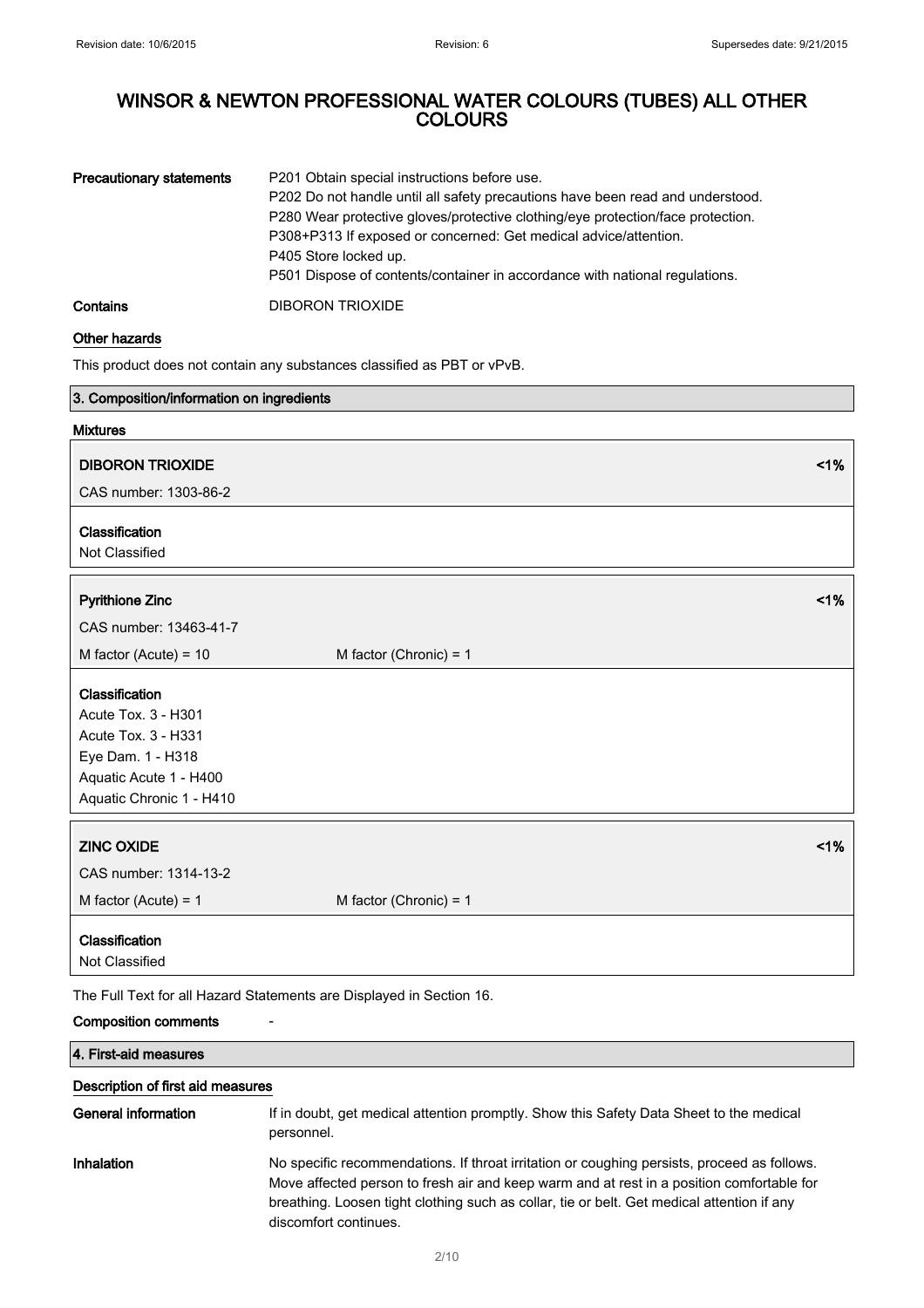| Ingestion                                             | No specific recommendations. If throat irritation or coughing persists, proceed as follows.<br>Rinse mouth. Get medical attention if any discomfort continues.                                                                                                                                                                                                             |
|-------------------------------------------------------|----------------------------------------------------------------------------------------------------------------------------------------------------------------------------------------------------------------------------------------------------------------------------------------------------------------------------------------------------------------------------|
| <b>Skin Contact</b>                                   | No specific recommendations. Rinse with water. Get medical attention if any discomfort<br>continues.                                                                                                                                                                                                                                                                       |
| Eye contact                                           | Rinse with water. Get medical attention if any discomfort continues.                                                                                                                                                                                                                                                                                                       |
| <b>Protection of first aiders</b>                     | Use protective equipment appropriate for surrounding materials.                                                                                                                                                                                                                                                                                                            |
|                                                       | Most important symptoms and effects, both acute and delayed                                                                                                                                                                                                                                                                                                                |
| <b>General information</b>                            | The severity of the symptoms described will vary dependent on the concentration and the<br>length of exposure.                                                                                                                                                                                                                                                             |
| Inhalation                                            | No specific symptoms known. Spray/mists may cause respiratory tract irritation.                                                                                                                                                                                                                                                                                            |
| Ingestion                                             | No specific symptoms known. May cause discomfort if swallowed.                                                                                                                                                                                                                                                                                                             |
| <b>Skin contact</b>                                   | No specific symptoms known. May cause discomfort.                                                                                                                                                                                                                                                                                                                          |
| Eye contact                                           | No specific symptoms known. May be slightly irritating to eyes.                                                                                                                                                                                                                                                                                                            |
|                                                       | Indication of immediate medical attention and special treatment needed                                                                                                                                                                                                                                                                                                     |
| Notes for the doctor                                  | Treat symptomatically.                                                                                                                                                                                                                                                                                                                                                     |
| <b>Specific treatments</b>                            | No special treatment required.                                                                                                                                                                                                                                                                                                                                             |
| 5. Fire-fighting measures                             |                                                                                                                                                                                                                                                                                                                                                                            |
| <b>Extinguishing media</b>                            |                                                                                                                                                                                                                                                                                                                                                                            |
| Suitable extinguishing media                          | The product is not flammable. Extinguish with alcohol-resistant foam, carbon dioxide, dry<br>powder or water fog. Use fire-extinguishing media suitable for the surrounding fire.                                                                                                                                                                                          |
| Unsuitable extinguishing<br>media                     | Do not use water jet as an extinguisher, as this will spread the fire.                                                                                                                                                                                                                                                                                                     |
| Special hazards arising from the substance or mixture |                                                                                                                                                                                                                                                                                                                                                                            |
| Specific hazards                                      | Containers can burst violently or explode when heated, due to excessive pressure build-up.                                                                                                                                                                                                                                                                                 |
| <b>Hazardous combustion</b><br>products               | Thermal decomposition or combustion products may include the following substances:<br>Harmful gases or vapors.                                                                                                                                                                                                                                                             |
| Advice for firefighters                               |                                                                                                                                                                                                                                                                                                                                                                            |
| Protective actions during<br>firefighting             | Avoid breathing fire gases or vapors. Evacuate area. Cool containers exposed to heat with<br>water spray and remove them from the fire area if it can be done without risk. Cool containers<br>exposed to flames with water until well after the fire is out. If a leak or spill has not ignited, use<br>water spray to disperse vapors and protect men stopping the leak. |
| Special protective equipment<br>for firefighters      | Wear positive-pressure self-contained breathing apparatus (SCBA) and appropriate protective<br>clothing. Standard Firefighter's clothing including helmets, protective boots and gloves will<br>provide a basic level of protection for chemical incidents.                                                                                                                |
| 6. Accidental release measures                        |                                                                                                                                                                                                                                                                                                                                                                            |
|                                                       | Personal precautions, protective equipment and emergency procedures                                                                                                                                                                                                                                                                                                        |
| <b>Personal precautions</b>                           | No specific recommendations. For personal protection, see Section 8.                                                                                                                                                                                                                                                                                                       |
| <b>Environmental precautions</b>                      |                                                                                                                                                                                                                                                                                                                                                                            |
| <b>Environmental precautions</b>                      | Avoid discharge into drains or watercourses or onto the ground.                                                                                                                                                                                                                                                                                                            |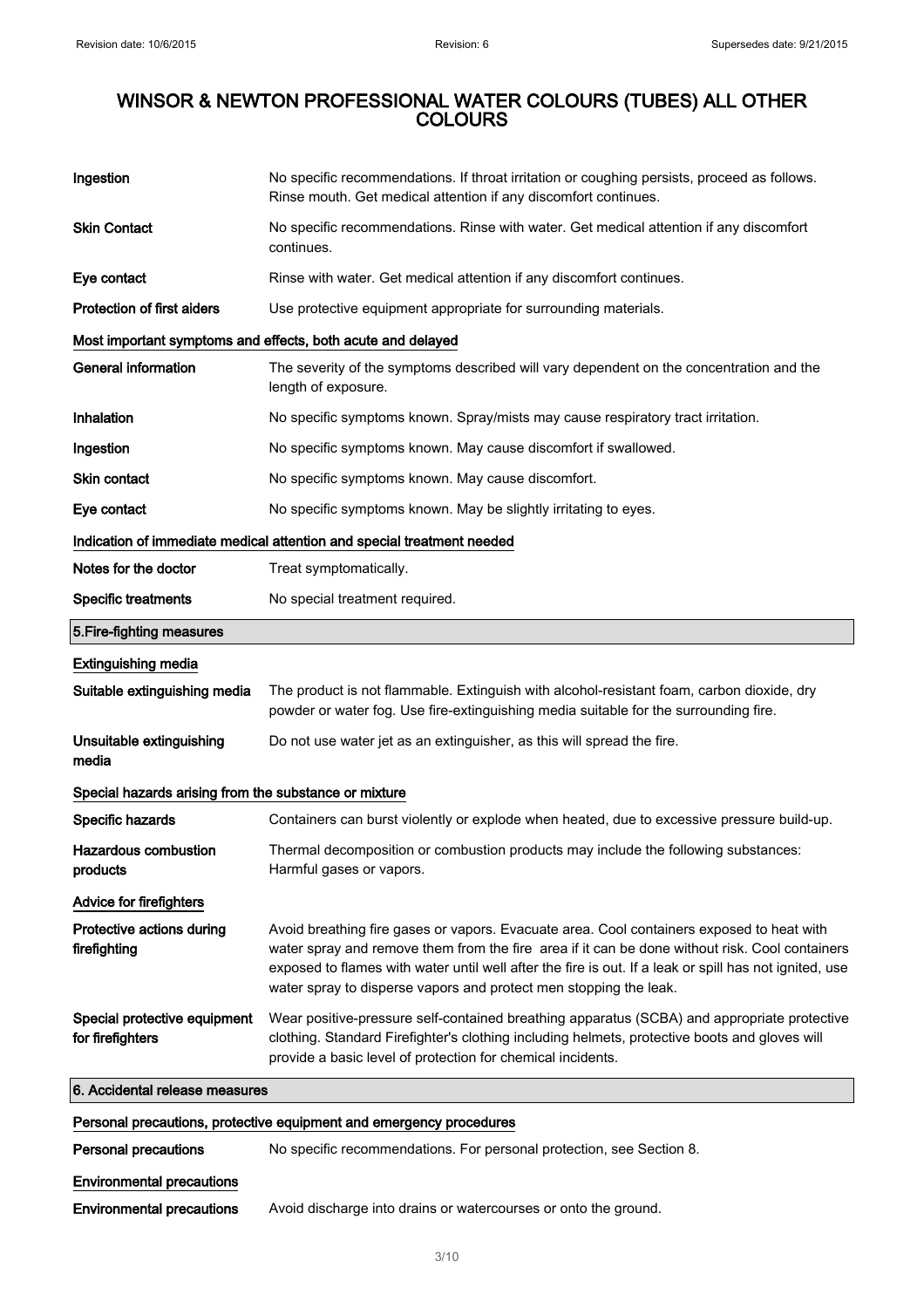**AND** 

## WINSOR & NEWTON PROFESSIONAL WATER COLOURS (TUBES) ALL OTHER COLOURS

### Methods and material for containment and cleaning up

| Methods for cleaning up                                                                                                                                                                                                                                                                                                                                                                                  | Reuse or recycle products wherever possible. Absorb spillage to prevent material damage.<br>Flush contaminated area with plenty of water. Wash thoroughly after dealing with a spillage.<br>Dispose of contents/container in accordance with national regulations.                                                                         |
|----------------------------------------------------------------------------------------------------------------------------------------------------------------------------------------------------------------------------------------------------------------------------------------------------------------------------------------------------------------------------------------------------------|--------------------------------------------------------------------------------------------------------------------------------------------------------------------------------------------------------------------------------------------------------------------------------------------------------------------------------------------|
| Reference to other sections                                                                                                                                                                                                                                                                                                                                                                              | For personal protection, see Section 8.                                                                                                                                                                                                                                                                                                    |
| 7. Handling and storage                                                                                                                                                                                                                                                                                                                                                                                  |                                                                                                                                                                                                                                                                                                                                            |
| Precautions for safe handling                                                                                                                                                                                                                                                                                                                                                                            |                                                                                                                                                                                                                                                                                                                                            |
| <b>Usage precautions</b>                                                                                                                                                                                                                                                                                                                                                                                 | Read and follow manufacturer's recommendations. Wear protective clothing as described in<br>Section 8 of this safety data sheet. Keep away from food, drink and animal feeding stuffs.<br>Handle all packages and containers carefully to minimize spills. Keep container tightly sealed<br>when not in use. Avoid the formation of mists. |
| Advice on general<br>occupational hygiene                                                                                                                                                                                                                                                                                                                                                                | Wash promptly if skin becomes contaminated. Take off contaminated clothing and wash<br>before reuse. Wash contaminated clothing before reuse.                                                                                                                                                                                              |
| Conditions for safe storage, including any incompatibilities                                                                                                                                                                                                                                                                                                                                             |                                                                                                                                                                                                                                                                                                                                            |
| <b>Storage precautions</b>                                                                                                                                                                                                                                                                                                                                                                               | No specific recommendations.                                                                                                                                                                                                                                                                                                               |
| Storage class                                                                                                                                                                                                                                                                                                                                                                                            | Unspecified storage.                                                                                                                                                                                                                                                                                                                       |
| Specific end uses(s)                                                                                                                                                                                                                                                                                                                                                                                     |                                                                                                                                                                                                                                                                                                                                            |
| Specific end use(s)                                                                                                                                                                                                                                                                                                                                                                                      | The identified uses for this product are detailed in Section 1.2.                                                                                                                                                                                                                                                                          |
| 8. Exposure Controls/personal protection                                                                                                                                                                                                                                                                                                                                                                 |                                                                                                                                                                                                                                                                                                                                            |
| <b>Control parameters</b><br>Occupational exposure limits<br><b>ZINC OXIDE</b>                                                                                                                                                                                                                                                                                                                           |                                                                                                                                                                                                                                                                                                                                            |
| Long-term exposure limit (8-hour TWA): OSHA 15 mg/m <sup>3</sup><br>Long-term exposure limit (8-hour TWA): ACGIH 2 mg/m <sup>3</sup><br>Short-term exposure limit (15-minute): ACGIH 10 mg/m <sup>3</sup><br>Long-term exposure limit (8-hour TWA): OSHA 5 mg/m <sup>3</sup><br>Long-term exposure limit (8-hour TWA): OSHA 5 mg/m <sup>3</sup><br>OSHA = Occupational Safety and Health Administration. | total dust<br>respirable fraction<br>respirable fraction<br>fume<br>respirable fraction<br>ACGIH = American Conference of Governmental Industrial Hygienists.                                                                                                                                                                              |
| Ingredient comments                                                                                                                                                                                                                                                                                                                                                                                      | OES = Occupational Exposure Standard. MEL = Maximum Exposure Limit.                                                                                                                                                                                                                                                                        |
| <b>Exposure controls</b>                                                                                                                                                                                                                                                                                                                                                                                 |                                                                                                                                                                                                                                                                                                                                            |
| Protective equipment<br>ጠነ                                                                                                                                                                                                                                                                                                                                                                               |                                                                                                                                                                                                                                                                                                                                            |

| Appropriate engineering<br>controls | No specific ventilation requirements.                                                                                                                                                            |
|-------------------------------------|--------------------------------------------------------------------------------------------------------------------------------------------------------------------------------------------------|
| Eye/face protection                 | No specific eye protection required during normal use. Large Spillages: Eyewear complying<br>with an approved standard should be worn if a risk assessment indicates eye contact is<br>possible. |
| Hand protection                     | No specific hand protection recommended.                                                                                                                                                         |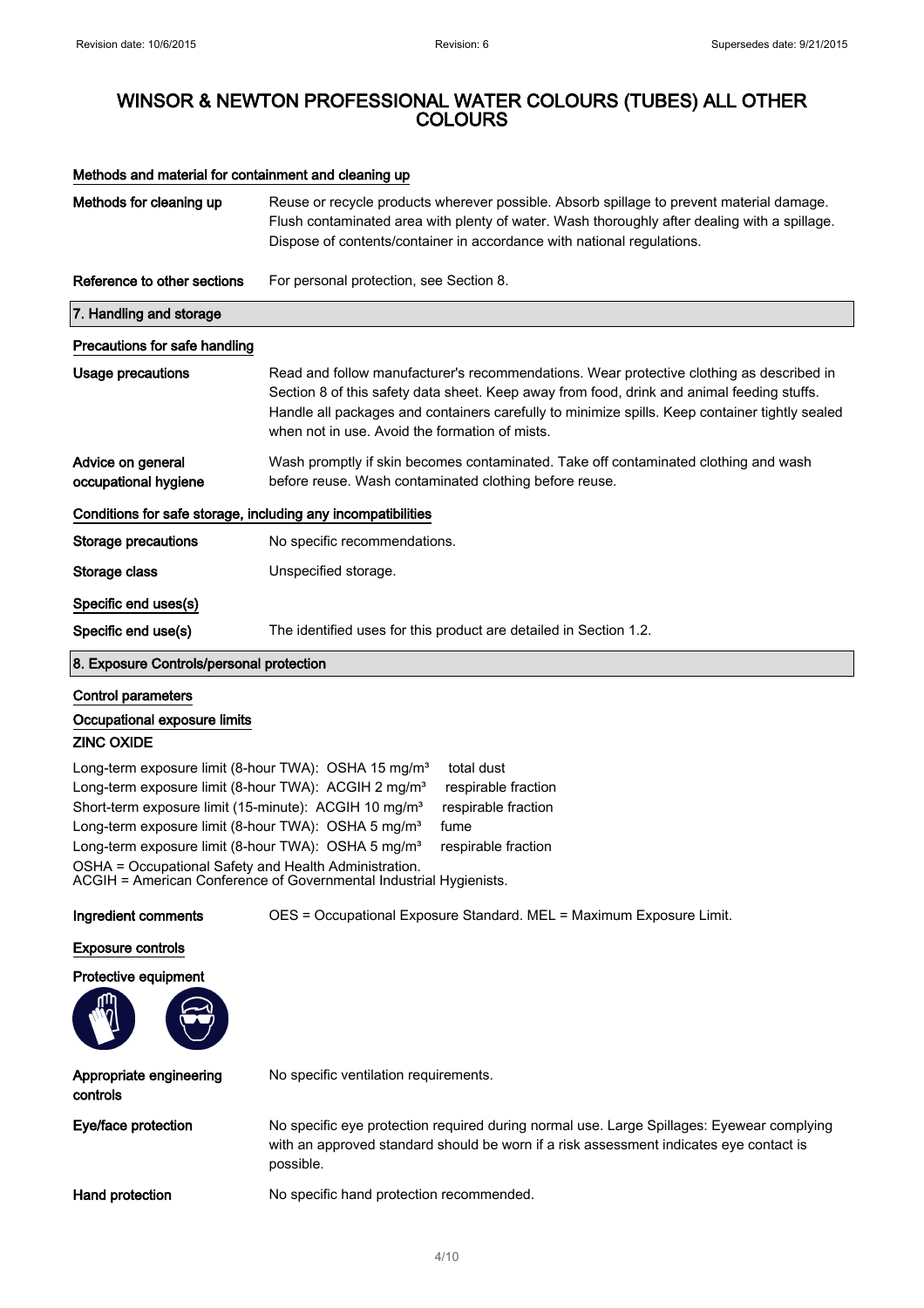| Other skin and body<br>protection         | Wear appropriate clothing to prevent repeated or prolonged skin contact.                                                                                   |
|-------------------------------------------|------------------------------------------------------------------------------------------------------------------------------------------------------------|
| Hygiene measures                          | Wash hands thoroughly after handling. Do not eat, drink or smoke when using this product.<br>Wash contaminated clothing before reuse.                      |
| <b>Respiratory protection</b>             | No specific recommendations. Provide adequate ventilation. Large Spillages: If ventilation is<br>inadequate, suitable respiratory protection must be worn. |
| <b>Environmental exposure</b><br>controls | Not regarded as dangerous for the environment.                                                                                                             |

9. Physical and Chemical Properties

### Information on basic physical and chemical properties

| Appearance                                                  | Liquid                                                                                                                                                                 |
|-------------------------------------------------------------|------------------------------------------------------------------------------------------------------------------------------------------------------------------------|
| Color                                                       | Various colors.                                                                                                                                                        |
| Odor                                                        | Characteristic.                                                                                                                                                        |
| рH                                                          | pH (concentrated solution): 6-8                                                                                                                                        |
| Initial boiling point and range                             | >100°C @ 760 mm Hg                                                                                                                                                     |
| Vapour density                                              | $>1$ .                                                                                                                                                                 |
| <b>Relative density</b>                                     | 1.5 - 2.5 @ 20. °C                                                                                                                                                     |
| Solubility(ies)                                             | Miscible with water                                                                                                                                                    |
| 10. Stability and reactivity                                |                                                                                                                                                                        |
| Reactivity                                                  | There are no known reactivity hazards associated with this product.                                                                                                    |
| <b>Stability</b>                                            | Stable at normal ambient temperatures and when used as recommended. Stable under the<br>prescribed storage conditions.                                                 |
| Possibility of hazardous<br>reactions                       | No potentially hazardous reactions known.                                                                                                                              |
| Conditions to avoid                                         | There are no known conditions that are likely to result in a hazardous situation.                                                                                      |
| <b>Materials to avoid</b>                                   | No specific material or group of materials is likely to react with the product to produce a<br>hazardous situation.                                                    |
| Hazardous decomposition<br>products                         | Does not decompose when used and stored as recommended. Thermal decomposition or<br>combustion products may include the following substances: Harmful gases or vapors. |
| 11. Toxicological information                               |                                                                                                                                                                        |
| Information on toxicological effects                        |                                                                                                                                                                        |
| <b>Toxicological effects</b>                                | Not regarded as a health hazard under current legislation.                                                                                                             |
| Acute toxicity - oral<br>Notes (oral LD <sub>50</sub> )     | Based on available data the classification criteria are not met.                                                                                                       |
| Acute toxicity - dermal<br>Notes (dermal LD <sub>50</sub> ) | Based on available data the classification criteria are not met.                                                                                                       |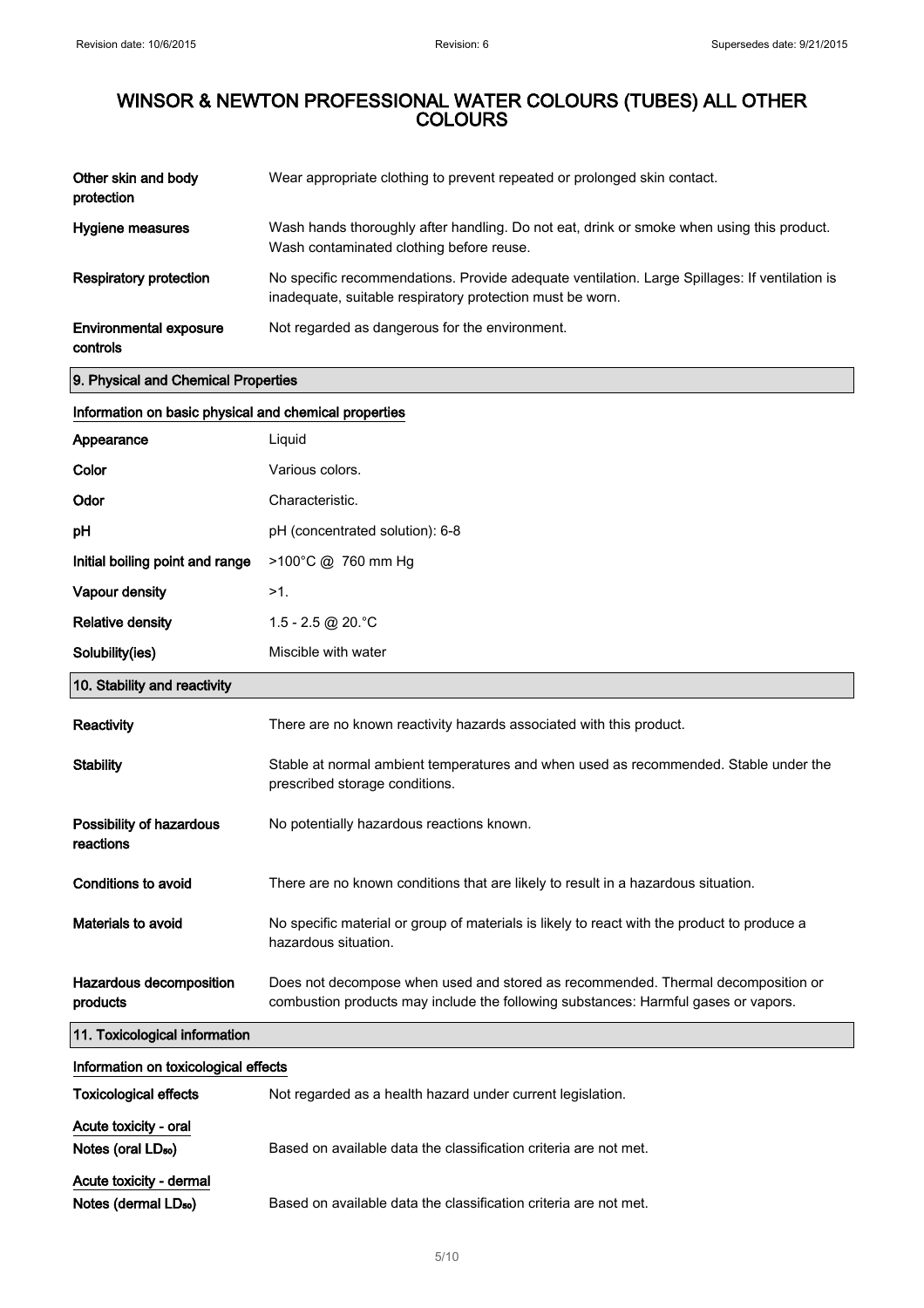| 12. Ecological Information                                                     |                                                                                                                                                  |
|--------------------------------------------------------------------------------|--------------------------------------------------------------------------------------------------------------------------------------------------|
| <b>Target Organs</b>                                                           | No specific target organs known.                                                                                                                 |
| Route of entry                                                                 | Ingestion Inhalation Skin and/or eye contact                                                                                                     |
| Acute and chronic health<br>hazards                                            | No specific health hazards known.                                                                                                                |
| Eye contact                                                                    | No specific symptoms known. May be slightly irritating to eyes.                                                                                  |
| <b>Skin Contact</b>                                                            | No specific symptoms known. May cause discomfort.                                                                                                |
| Ingestion                                                                      | No specific symptoms known. May cause discomfort if swallowed.                                                                                   |
| Inhalation                                                                     | No specific symptoms known. Spray/mists may cause respiratory tract irritation.                                                                  |
| <b>General information</b>                                                     | No specific health hazards known. The severity of the symptoms described will vary<br>dependent on the concentration and the length of exposure. |
| <b>Aspiration hazard</b><br>Aspiration hazard                                  | Based on available data the classification criteria are not met.                                                                                 |
| Specific target organ toxicity - repeated exposure<br>STOT - repeated exposure | Not classified as a specific target organ toxicant after repeated exposure.                                                                      |
| STOT - single exposure                                                         | Not classified as a specific target organ toxicant after a single exposure.                                                                      |
| Specific target organ toxicity - single exposure                               |                                                                                                                                                  |
| Reproductive toxicity -<br>development                                         | Based on available data the classification criteria are not met.                                                                                 |
| <b>Reproductive toxicity</b><br>Reproductive toxicity - fertility              | Based on available data the classification criteria are not met.                                                                                 |
| <b>IARC</b> carcinogenicity                                                    | None of the ingredients are listed or exempt.                                                                                                    |
| Carcinogenicity<br>Carcinogenicity                                             | Based on available data the classification criteria are not met.                                                                                 |
| Germ cell mutagenicity<br>Genotoxicity - in vitro                              | Based on available data the classification criteria are not met.                                                                                 |
| <b>Skin sensitization</b><br><b>Skin sensitisation</b>                         | Based on available data the classification criteria are not met.                                                                                 |
| <b>Respiratory sensitization</b><br><b>Respiratory sensitisation</b>           | Based on available data the classification criteria are not met.                                                                                 |
| Serious eye damage/irritation<br>Serious eye damage/irritation                 | Based on available data the classification criteria are not met.                                                                                 |
| Skin corrosion/irritation<br>Animal data                                       | Based on available data the classification criteria are not met.                                                                                 |
| Acute toxicity - inhalation<br>Notes (inhalation LC <sub>50</sub> )            | Based on available data the classification criteria are not met.                                                                                 |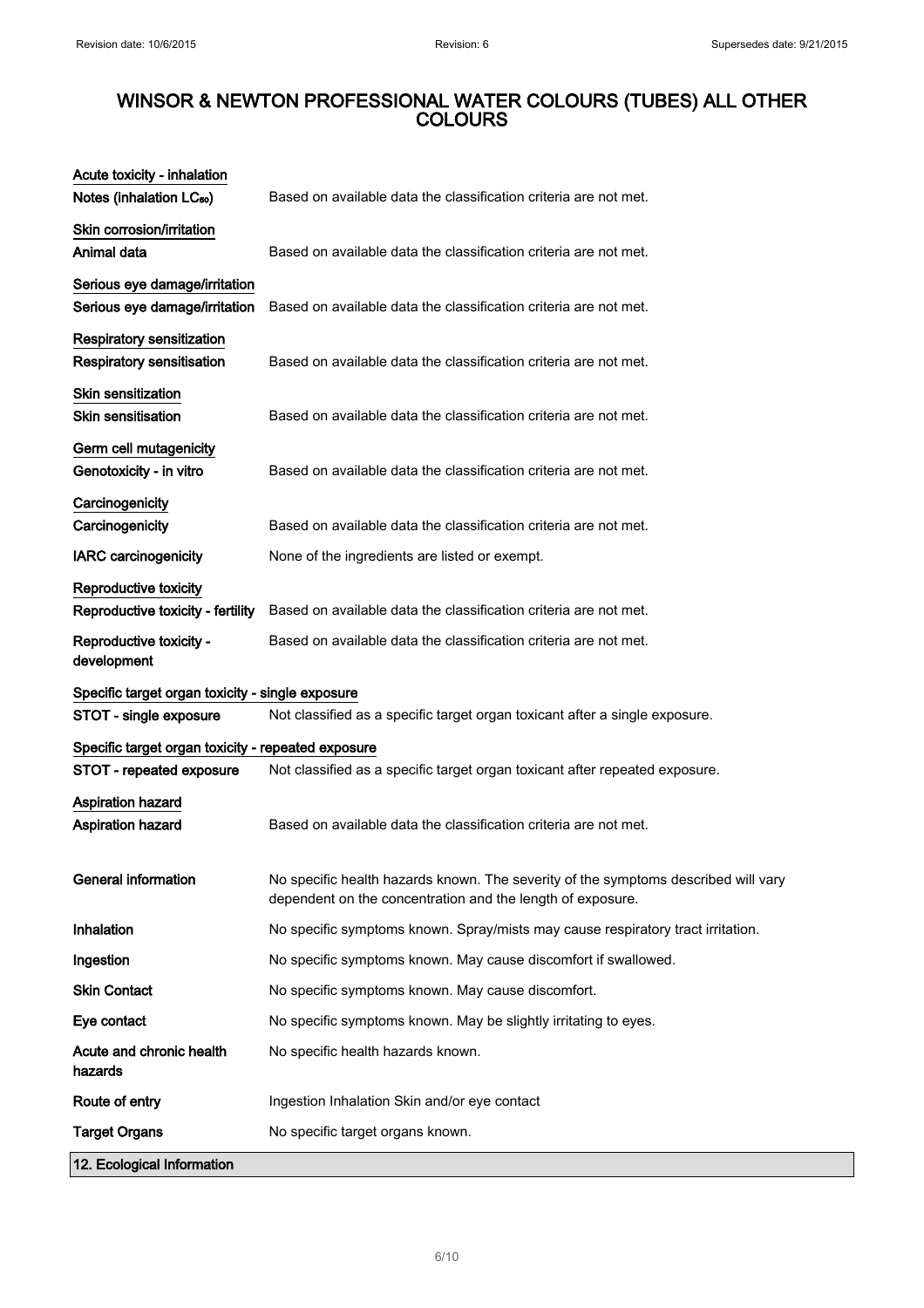| Ecotoxicity                               | Not regarded as dangerous for the environment. However, large or frequent spills may have<br>hazardous effects on the environment.                                                              |
|-------------------------------------------|-------------------------------------------------------------------------------------------------------------------------------------------------------------------------------------------------|
| <b>Toxicity</b>                           |                                                                                                                                                                                                 |
| <b>Toxicity</b>                           | Based on available data the classification criteria are not met.                                                                                                                                |
| Acute toxicity - fish                     | Not determined.                                                                                                                                                                                 |
| Acute toxicity - aquatic<br>invertebrates | Not determined.                                                                                                                                                                                 |
| Acute toxicity - aquatic plants           | Not determined.                                                                                                                                                                                 |
| Acute toxicity -<br>microorganisms        | Not determined.                                                                                                                                                                                 |
| Persistence and degradability             |                                                                                                                                                                                                 |
| Persistence and degradability             | The degradability of the product is not known.                                                                                                                                                  |
| <b>Bioaccumulative potential</b>          |                                                                                                                                                                                                 |
| <b>Bio-Accumulative Potential</b>         | No data available on bioaccumulation.                                                                                                                                                           |
| Mobility in soil                          |                                                                                                                                                                                                 |
| <b>Mobility</b>                           | No data available.                                                                                                                                                                              |
| <b>Results of PBT and vPvB assessment</b> |                                                                                                                                                                                                 |
| Results of PBT and vPvB<br>assessment     | This product does not contain any substances classified as PBT or vPvB.                                                                                                                         |
| Other adverse effects                     |                                                                                                                                                                                                 |
| Other adverse effects                     | None known.                                                                                                                                                                                     |
| 13. Disposal considerations               |                                                                                                                                                                                                 |
| Waste treatment methods                   |                                                                                                                                                                                                 |
| <b>General information</b>                | The generation of waste should be minimized or avoided wherever possible. Reuse or recycle<br>products wherever possible. This material and its container must be disposed of in a safe<br>way. |
| <b>Disposal methods</b>                   | Dispose of waste to licensed waste disposal site in accordance with the requirements of the<br>local Waste Disposal Authority.                                                                  |
| <b>Waste class</b>                        | 08 01 12 waste paint and varnish other than those mentioned in 08 01 11                                                                                                                         |
| 14. Transport information                 |                                                                                                                                                                                                 |
| General                                   | The product is not covered by international regulations on the transport of dangerous goods<br>(IMDG, IATA, DoT).                                                                               |
| Road transport notes                      | Not classified.                                                                                                                                                                                 |
| Rail transport notes                      | Not classified.                                                                                                                                                                                 |
|                                           |                                                                                                                                                                                                 |
| Sea transport notes                       | Not classified.                                                                                                                                                                                 |
| Air transport notes                       | Not classified.                                                                                                                                                                                 |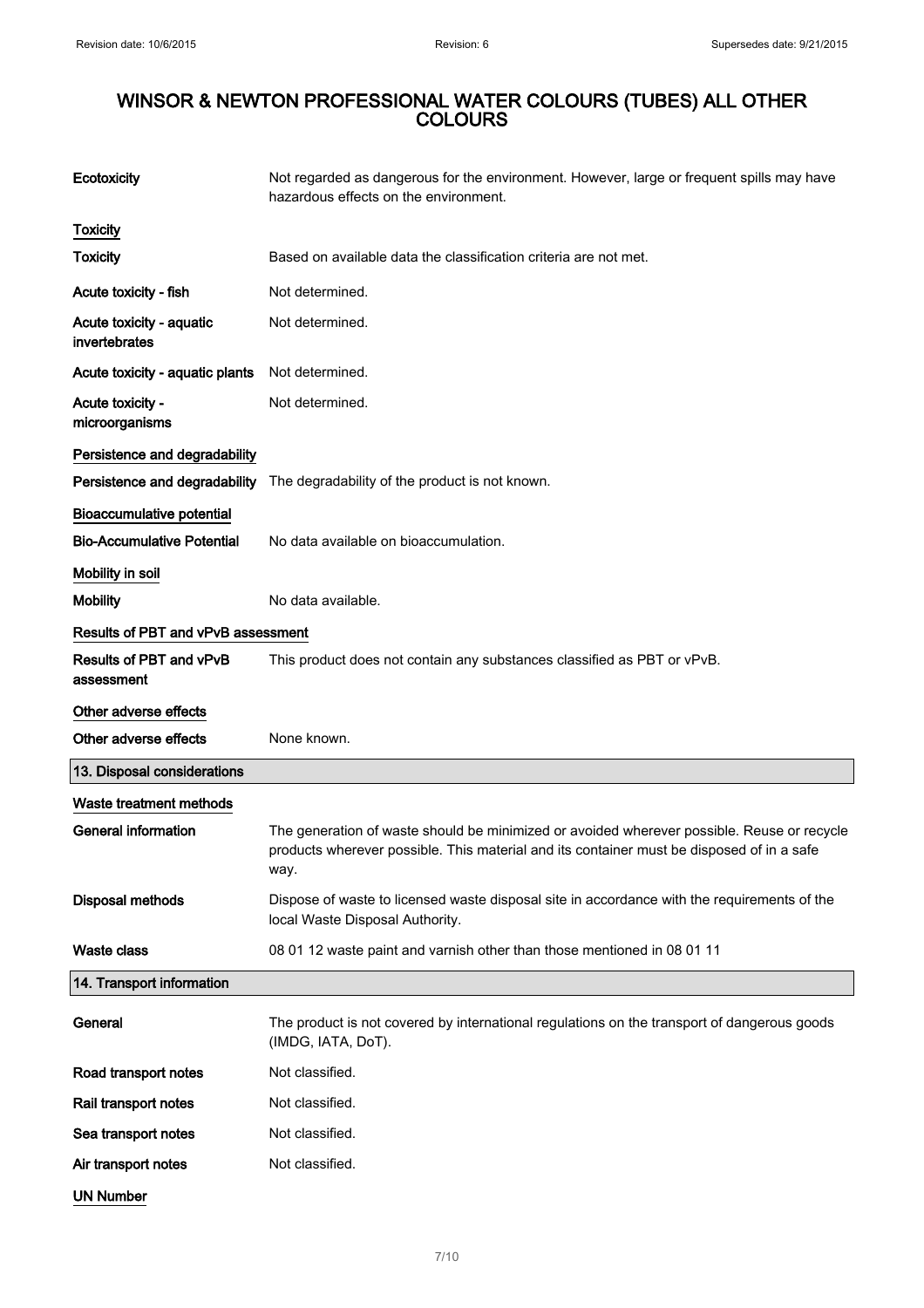Not relevant.

### UN proper shipping name

Not relevant.

#### Transport hazard class(es)

Not relevant.

#### Packing group

Not relevant.

#### Environmental hazards

Environmentally Hazardous Substance No.

#### Special precautions for user

Not relevant.

# 15. Regulatory information Regulatory Status This product has been evaluated by a toxicologist and labelled for acute and chronic health hazards in accordance with the Labelling of Hazardous Art Materials Regulation and Federal Regulation 16 CFR 1500.14 of the Federal Hazardous Substances Act. This product conforms to ASTM D-4236 Standard Practice for Labelling Art Materials for Chronic Adverse health effects.

This product has been certified by ACMI (Artists Craft Material Institute, Inc.) to carry the AP (Approved Product) Seal, meaning this product bears no chronic or acute human health hazards.

#### US Federal Regulations

#### SARA Section 302 Extremely Hazardous Substances Tier II Threshold Planning Quantities

None of the ingredients are listed or exempt.

#### CERCLA/Superfund, Hazardous Substances/Reportable Quantities (EPA)

None of the ingredients are listed or exempt.

#### SARA Extremely Hazardous Substances EPCRA Reportable Quantities

None of the ingredients are listed or exempt.

### SARA 313 Emission Reporting

The following ingredients are listed or exempt:

ZINC OXIDE 1.0 %

#### CAA Accidental Release Prevention

None of the ingredients are listed or exempt.

#### FDA - Essential Chemical

None of the ingredients are listed or exempt.

#### FDA - Precursor Chemical

None of the ingredients are listed or exempt.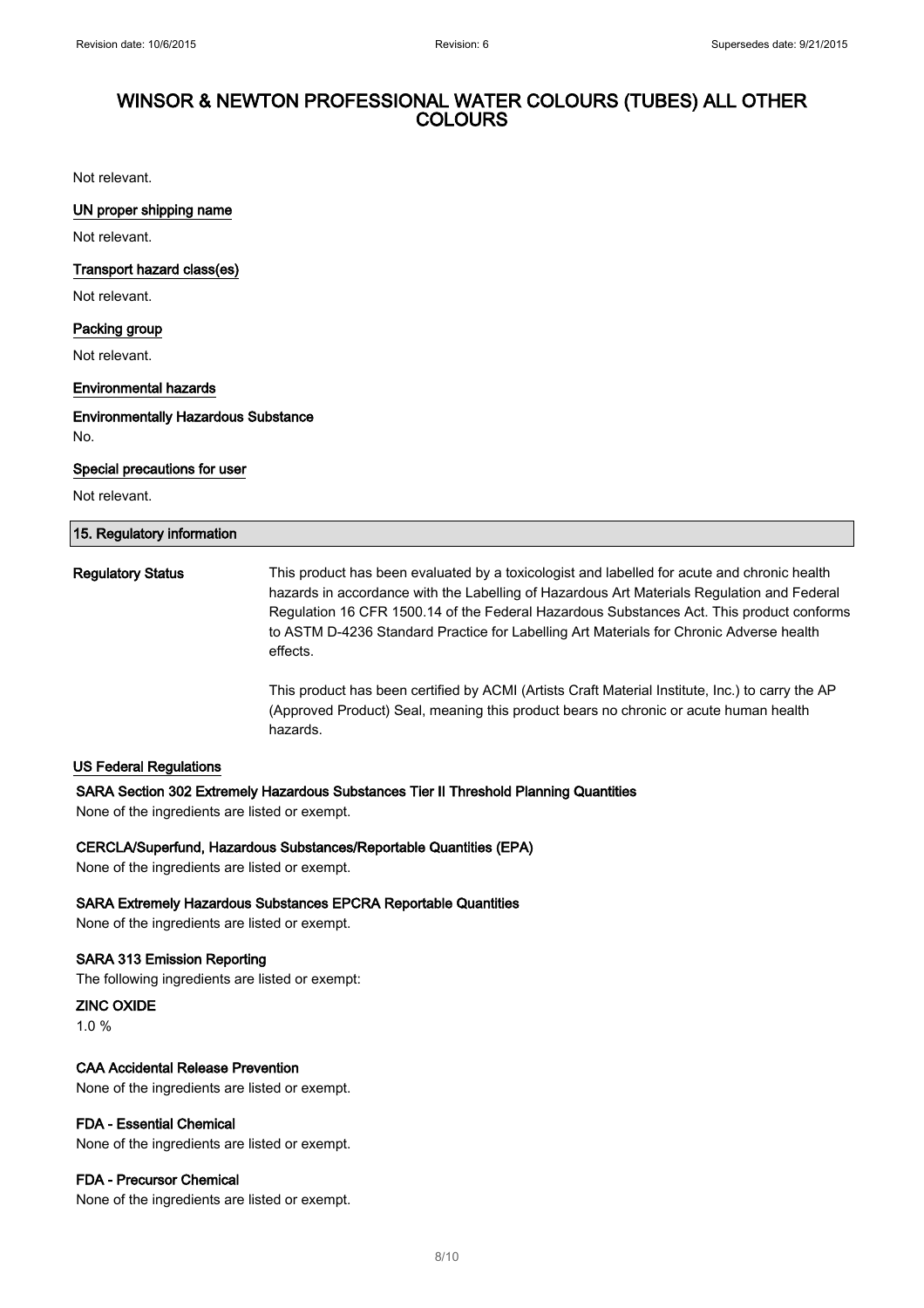### SARA (311/312) Hazard Categories

None of the ingredients are listed or exempt.

### OSHA Highly Hazardous Chemicals

None of the ingredients are listed or exempt.

#### US State Regulations

California Proposition 65 Carcinogens and Reproductive Toxins None of the ingredients are listed or exempt.

California Air Toxics "Hot Spots" (A-I) The following ingredients are listed or exempt:

ZINC OXIDE Present.

California Air Toxics "Hot Spots" (A-II)

None of the ingredients are listed or exempt.

#### California Directors List of Hazardous Substances

The following ingredients are listed or exempt:

ZINC OXIDE Present.

Massachusetts "Right To Know" List The following ingredients are listed or exempt:

ZINC OXIDE Present.

Rhode Island "Right To Know" List

The following ingredients are listed or exempt:

ZINC OXIDE Present.

Minnesota "Right To Know" List The following ingredients are listed or exempt:

ZINC OXIDE Present.

New Jersey "Right To Know" List The following ingredients are listed or exempt:

ZINC OXIDE Present.

Pennsylvania "Right To Know" List The following ingredients are listed or exempt:

ZINC OXIDE Present.

### Inventories